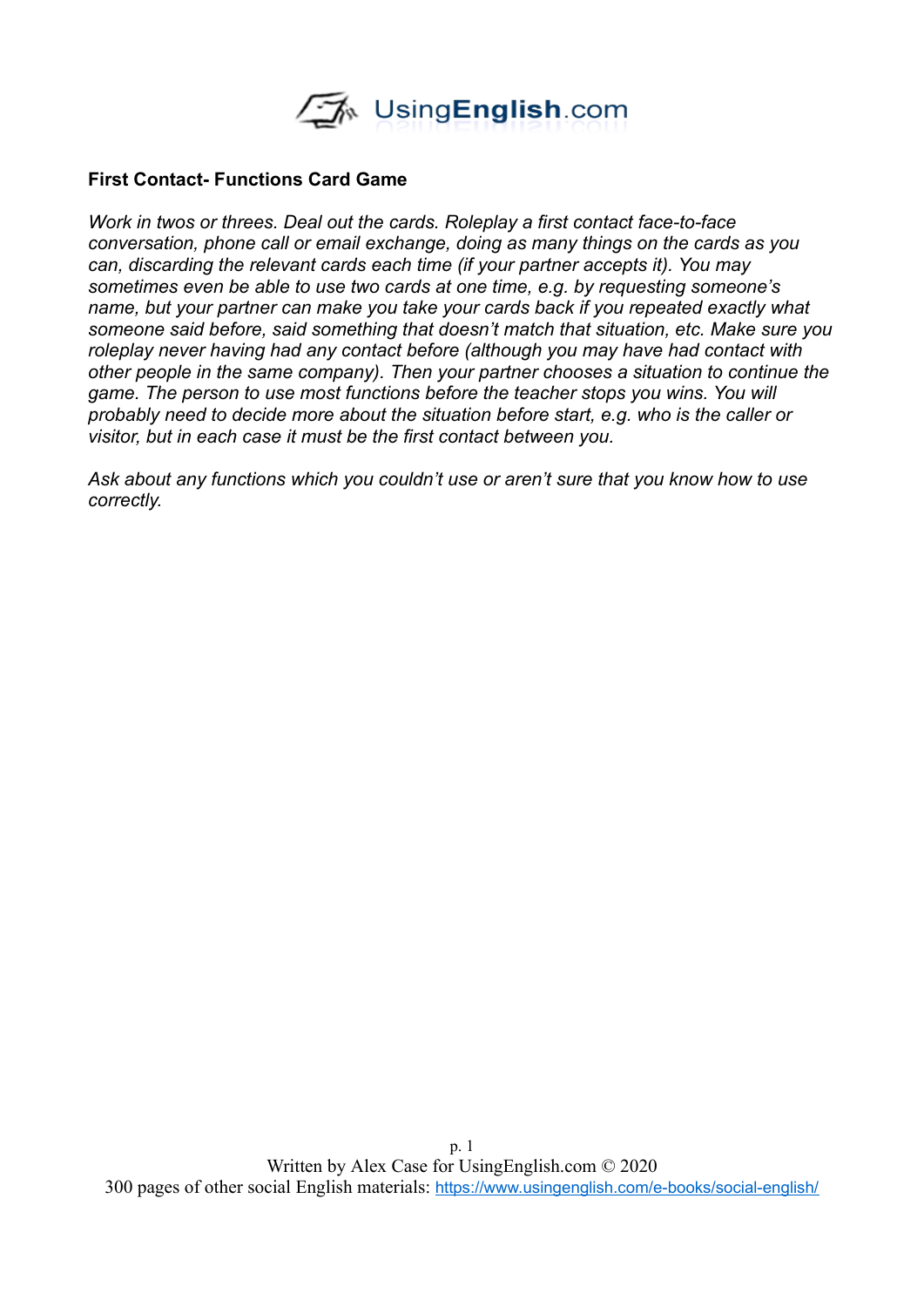

## **Cards to tick off or cut up**

| Smoothly starting       | About future contact    | About names             |
|-------------------------|-------------------------|-------------------------|
| About other people      | About travel and places | About companies/ jobs   |
| (Double-)check/ Confirm | Compliment              | Greeting                |
| Negative response       | Offer/ Giving help      | Positive response       |
| Reaction to response    | Reason(s)               | Request/Asking for help |
| Smoothly changing topic | Polite                  | Smoothly ending         |
| Smoothly starting       | About future contact    | About names             |
| About other people      | About travel and places | About companies/jobs    |
| (Double-)check/ Confirm | Compliment              | Greeting                |
| Negative response       | Offer/ Giving help      | Positive response       |
| Reaction to response    | Reason(s)               | Request/Asking for help |
| Smoothly changing topic | Polite                  | Smoothly ending         |
| Smoothly starting       | About future contact    | About names             |
| About other people      | About travel and places | About companies/jobs    |
| (Double-)check/ Confirm | Compliment              | Greeting                |
| Negative response       | Offer/ Giving help      | Positive response       |
| Reaction to response    | Reason(s)               | Request/Asking for help |
| Smoothly changing topic | Polite                  | Smoothly ending         |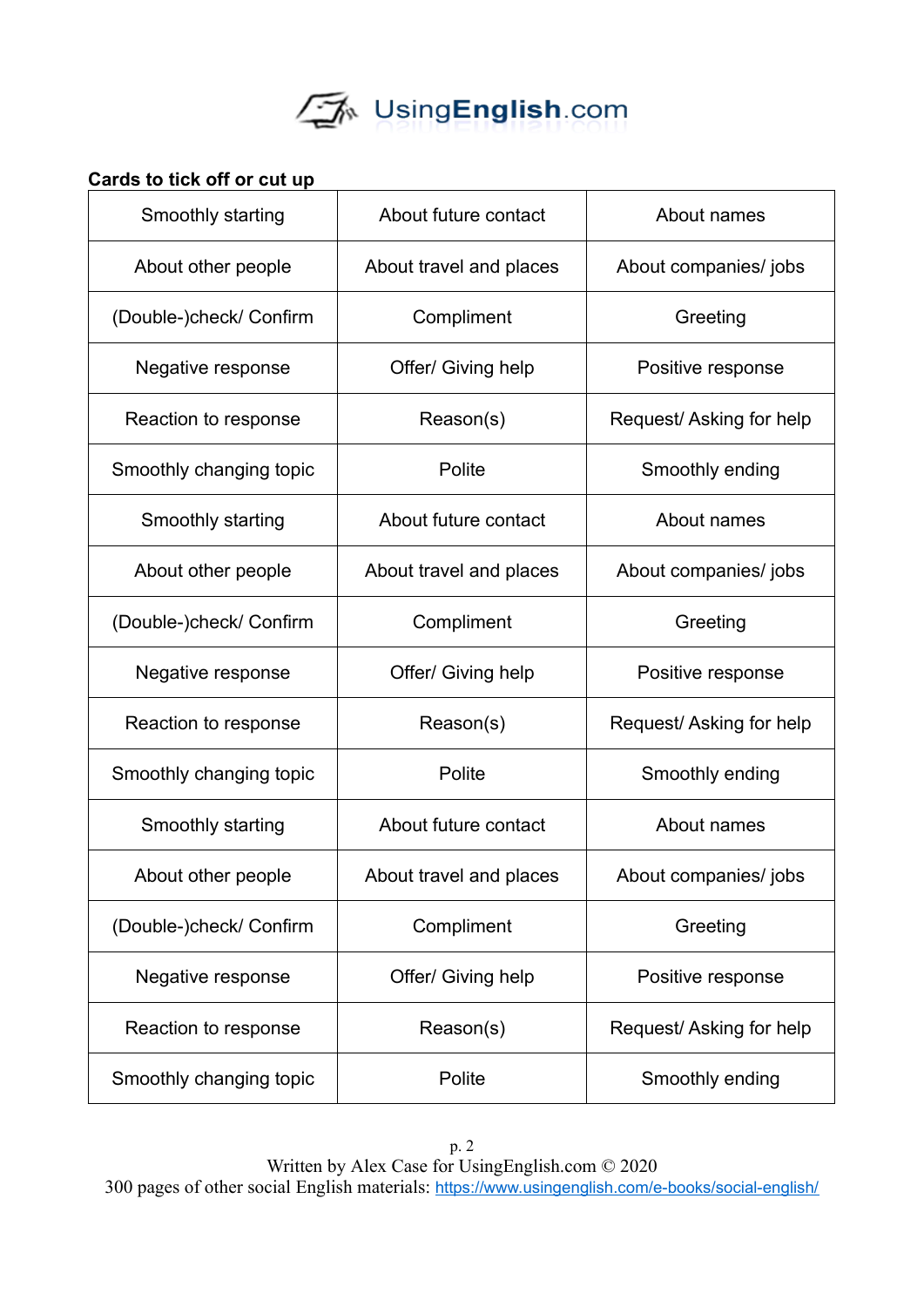

*Brainstorm language for these functions from above. Some go in more than one section.*  **Greetings (including email opening and closing greetings)**

**About names (introductions, etc)**

**About companies/ jobs**

**Checking/ Double-checking/ Confirming**

**About other people**

**About travel and places**

**Complimenting**

**Smoothly changing topic (getting down to business, etc)**

p. 3 Written by Alex Case for UsingEnglish.com © 2020 300 pages of other social English materials: <https://www.usingenglish.com/e-books/social-english/>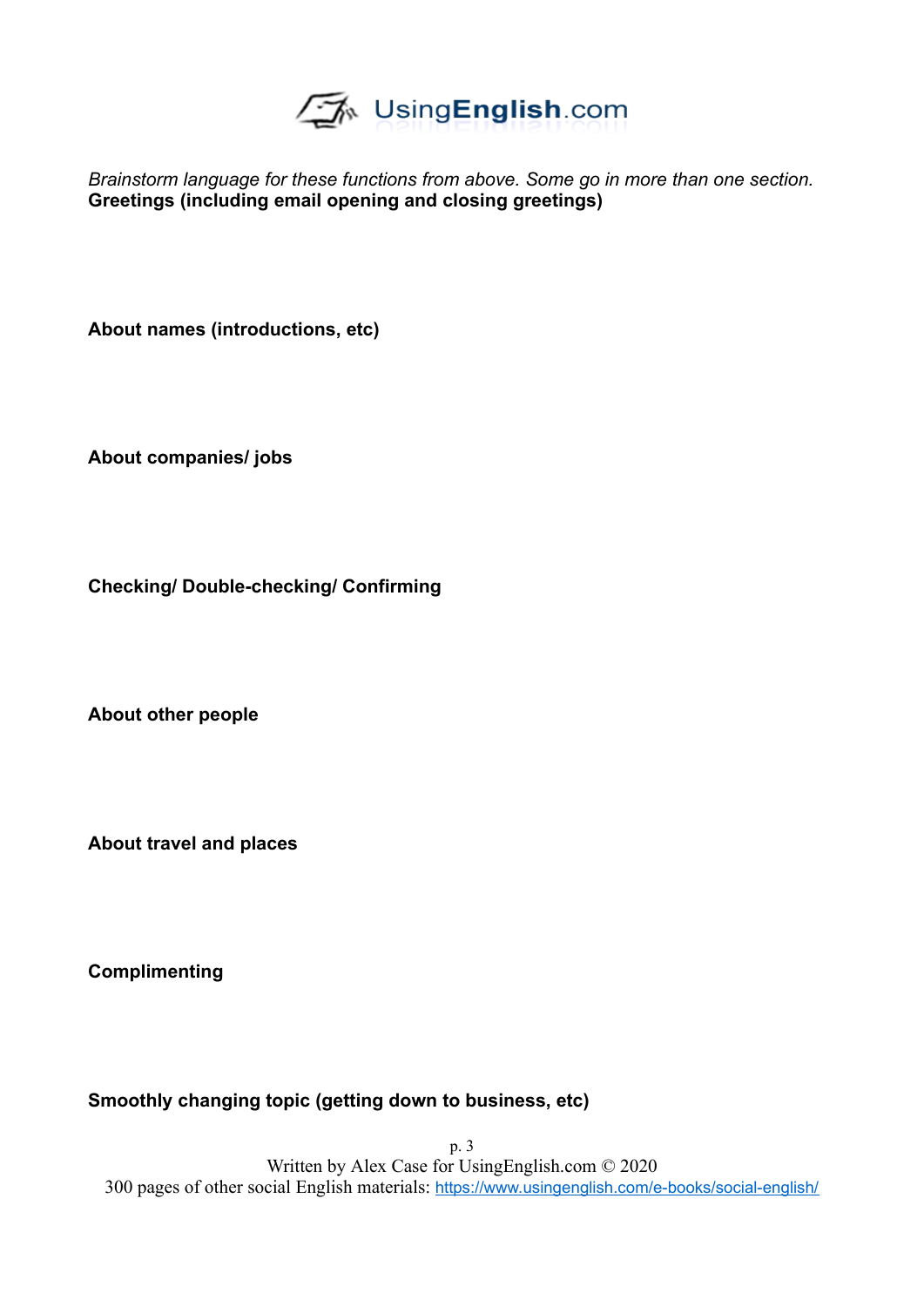

**Reasons**

**Offering**

**Requesting**

**Polite negative responses**

**Reactions to responses**

**Smoothly ending**

**About future contact**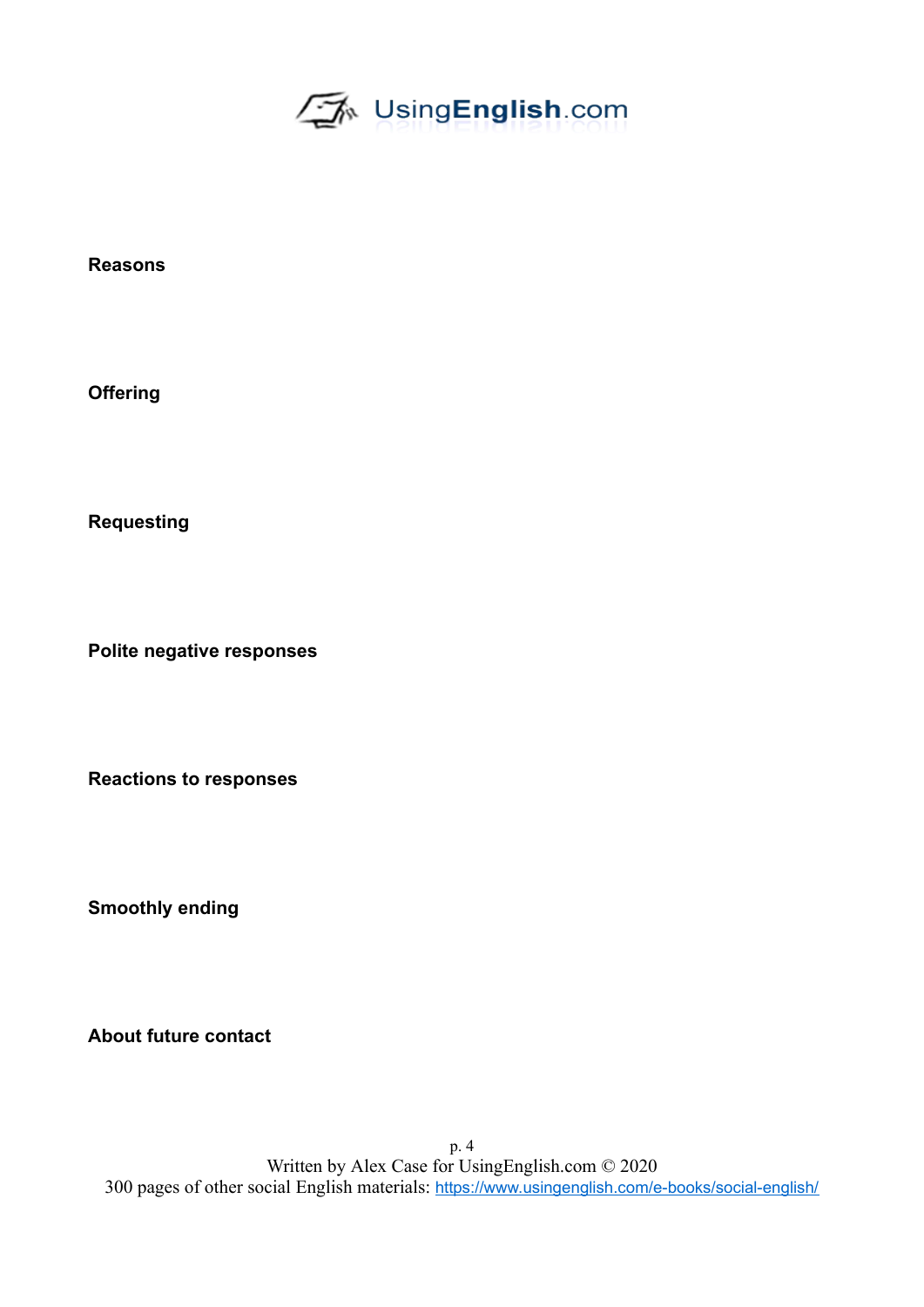

#### **Suggested answers**

*Many other answers are possible, so please check if you wrote something different.*  **Greetings (including email opening and closing greetings)** Good morning/ afternoon/ evening. Hello. Hi. Goodbye. Bye. Dear Mr/ Ms… Best regards **About names (introductions, etc)** Dear Mr/ Ms... You must be… My name is…/ I'm… Can I speak to…, please? (This is…) speaking. This is (my colleague)… Alex Case (Mr) **About companies/ jobs** Good… … Corp. … department. … speaking. How can I help you? (I'm calling) from… (We…) I'm in charge of/ responsible for/… Are you the right person to talk to about…? **Checking/ Double-checking/ Confirming** You must be… Are you the right person to talk to about…? **About other people** (Your previous contact) … sends his/ her (best) regards. Mr/ Ms… asked me to meet you/ contact you. I'm a colleague of… I work with… I have taken over from… Please send my (best) regards to… **About travel and places** Welcome to Thanks for coming all this way. How was your journey/ flight? Did you have any problems getting here?/ Did you have any trouble finding us? It's a lovely office/ view/ area/ city/ region/... Is this your first time here in…? Are you from around here? Where are you based? I'm based in… **Complimenting** It's a lovely office/ view/ area/ city/ region/...

p. 5

Written by Alex Case for UsingEnglish.com © 2020

300 pages of other social English materials: <https://www.usingenglish.com/e-books/social-english/>